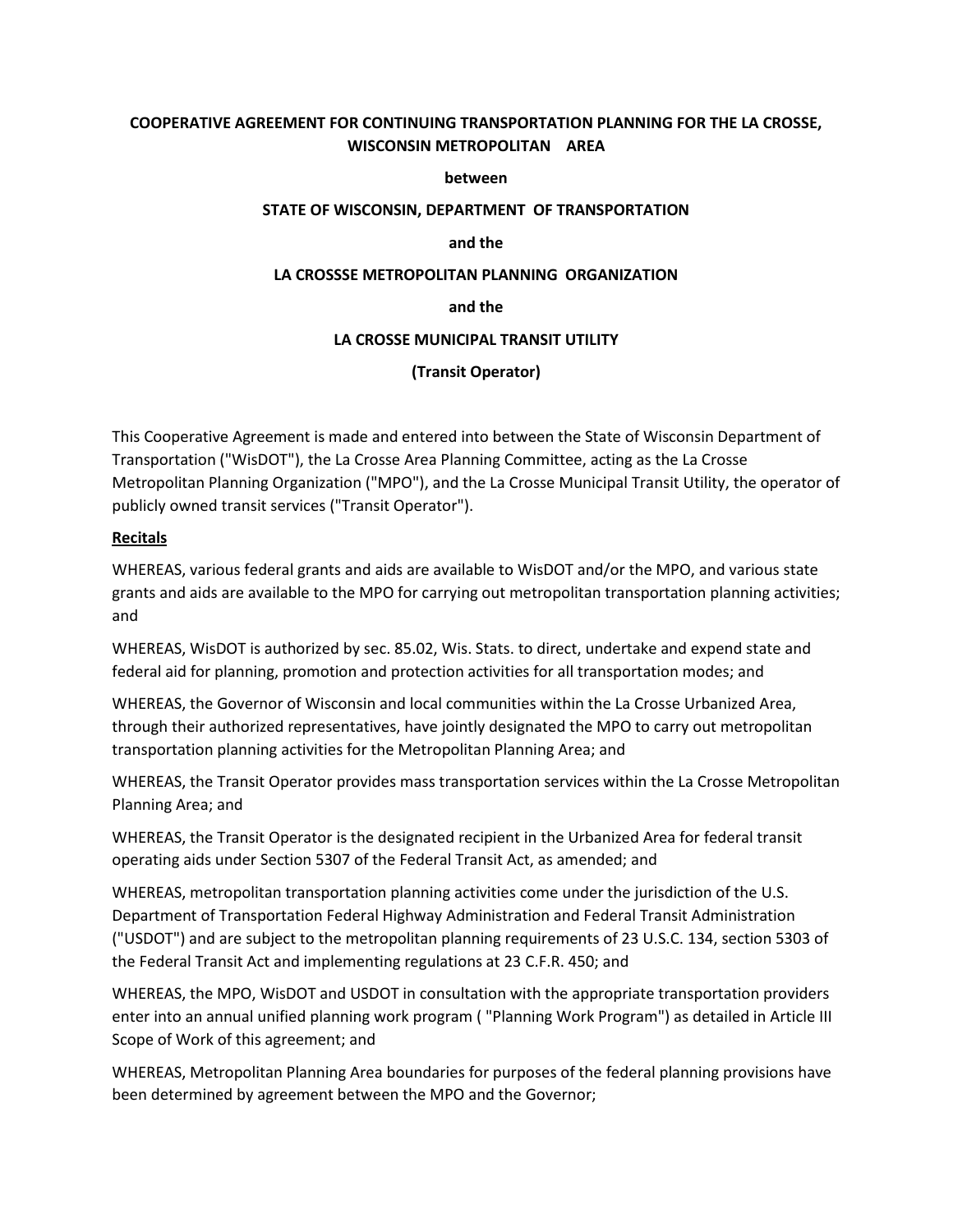NOW THEREFORE, in consideration of these premises, and of their mutual and dependent needs, the parties hereto contract and agree as follows:

## **Article I: Statement of Purpose**

WisDOT and the MPO, in cooperation with the Transit Operator, shall cooperatively undertake a continuing, cooperative, and comprehensive performance-based multimodal transportation planning and programming process for the Metropolitan Planning Area in accordance with state and local goals for metropolitan planning, the provisions of 23 USC 134, 49 USC 5303, and 23 CFR 450, and in accordance with the provisions of this Agreement.

## **Article II: Overall Responsibilities**

- A. The **MPO** shall be responsible for and shall be the lead agency in conducting the following transportation planning and programming activities pursuant to 23 CFR 450 and FTA Circular 4702.lB:
	- 1. Formulating, adopting and periodically reviewing, updating and amending a long- range multimodal transportation plan for the Metropolitan Planning Area, which shall conform to all applicable Federal requirements;
	- 2. Formulating and approving a short-range Transportation Improvement Program (TIP) for the Metropolitan Planning Area which shall cover a period of not less than 4 years and must have 4 years of projects and may include projects outside the Planning Area for information only. The TIP will provide a notice to the public that the public participation process used for its development meets the public participation requirements for the program of projects prepared by transit operators under 49 U.S.C. 5307;
	- 3. Preparing and updating a mid-range (3-5 year) transit development plan (TDP) in cooperation with the Transit Operator. This plan shall include, but not be limited to, transit system policies and service demands, transit service reductions and extensions, transit fares, and transit system capital facility needs;
	- 4. Coordinating short-range (e.g, TIP), mid-range (3-5 year) and long-range transit planning and programming with other transportation planning and programming, with cooperation and assistance from the Transit Operator;
	- 5. Providing a forum for cooperative transportation planning and decision-making, and establishing a public participation process that ensures reasonable opportunities for early and continuing involvement of individuals, affected public agencies, representatives of public transportation employees, public ports, freight shippers, providers of freight transportation services, private providers of transportation (including intercity bus operators, employer-based commuting programs, such as carpool program, vanpool program, transit benefit program, parking cash-out program, shuttle program or telework program), representatives of users of public transportation, representatives of users of pedestrian walkways and bicycle transportation facilities, representatives of the disabled, and other interested parties in the review and evaluation of all transportation plans and programs, the latter to include special outreach efforts to those traditionally underserved by existing transportation systems;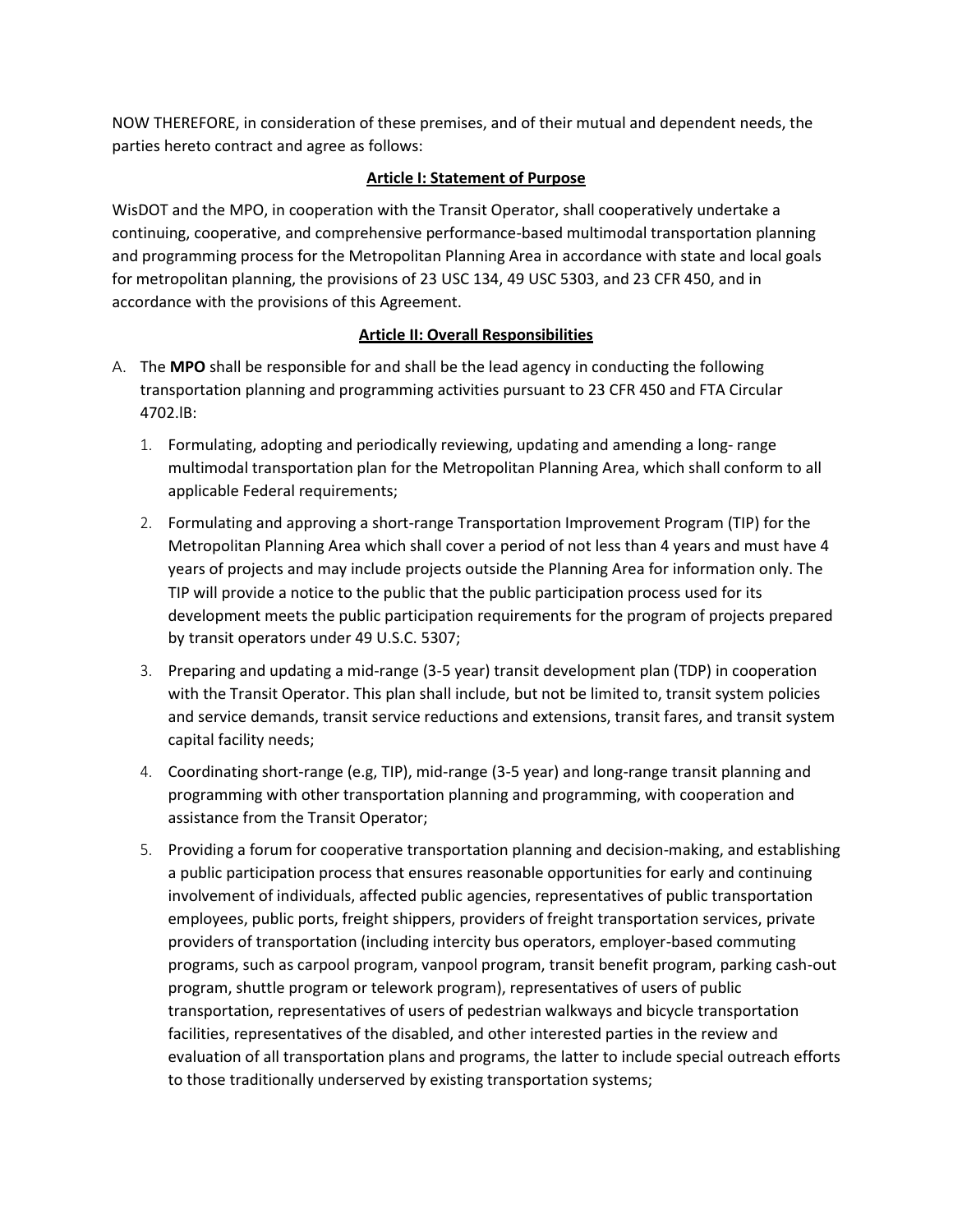- 6. Considering and implementing WisDOT transportation plans and planning guidance to the fullest extent consistent within local and regional goals;
- 7. Making data, assumptions, criteria, methodology, and analyses available to WisDOT and other participants in a timely manner;
- 8. Providing WisDOT with copies of all transportation plans and programs and all resolutions concerning their adoption, endorsement, or amendment;
- 9. Providing WisDOT with an annual self-certification that the MPO' s transportation planning process conforms to all applicable Federal requirements pursuant to 23 CFR 450,
- 10. Complying with American Disabilities Act of 1990 plan certification procedures as required in 49 CFR 37. 139;
- 11. Formulating and annually approving the Planning Work Program, which shall identify all transportation-related planning activities to be funded with state and federal financial aids and technical assistance in accordance with the provisions of this Agreement and the time schedule adopted by WisDOT;
- 12. Cooperatively establishing all federally required MPO performance targets, sharing performance data and preparing system performance reports in coordination with WisDOT and Transit Operator (based on FHWA and FTA performance measure final rules publications); and the collection of data for state asset management plan per applicable federal regulations.
- 13. Maintaining a current Title VI Program as required by Federal Transit Administration's Title VI Circular 4702. lB in addition to the following:
	- a. Completing an annual report denoting any Title VI Investigations, Complaints and Lawsuits or reporting there had been none within the preceding year;
	- b. Reporting Title VI activities annually within the Unified Planning Work Program;
	- c. Updating the Title VI Program with approval by the MPO's Policy Board on a three year cycle.
- 14. Ensuring opportunities for the early and continuing involvement of the MPO, Transit Operator, WisDOT, local governmental units, and general public in the review and evaluation of all state transportation plans and programs;
- 15. Working with WisDOT and Transit Operators in the preparation of a financial plan for the transportation plan and transportation improvement program, including the cooperative development of estimates of transportation system costs and funding revenues to support implementation of the plan and program.
- 16. Working cooperatively with WisDOT and Transit Operator in the preparation of an annual listing of obligated transportation projects funded under 23 U.S.C. or 49 U.S.C. Chapter 53.
- A. **WisDOT** shall be responsible for, and shall be the lead agency in conducting, the following transportation planning and programming activities: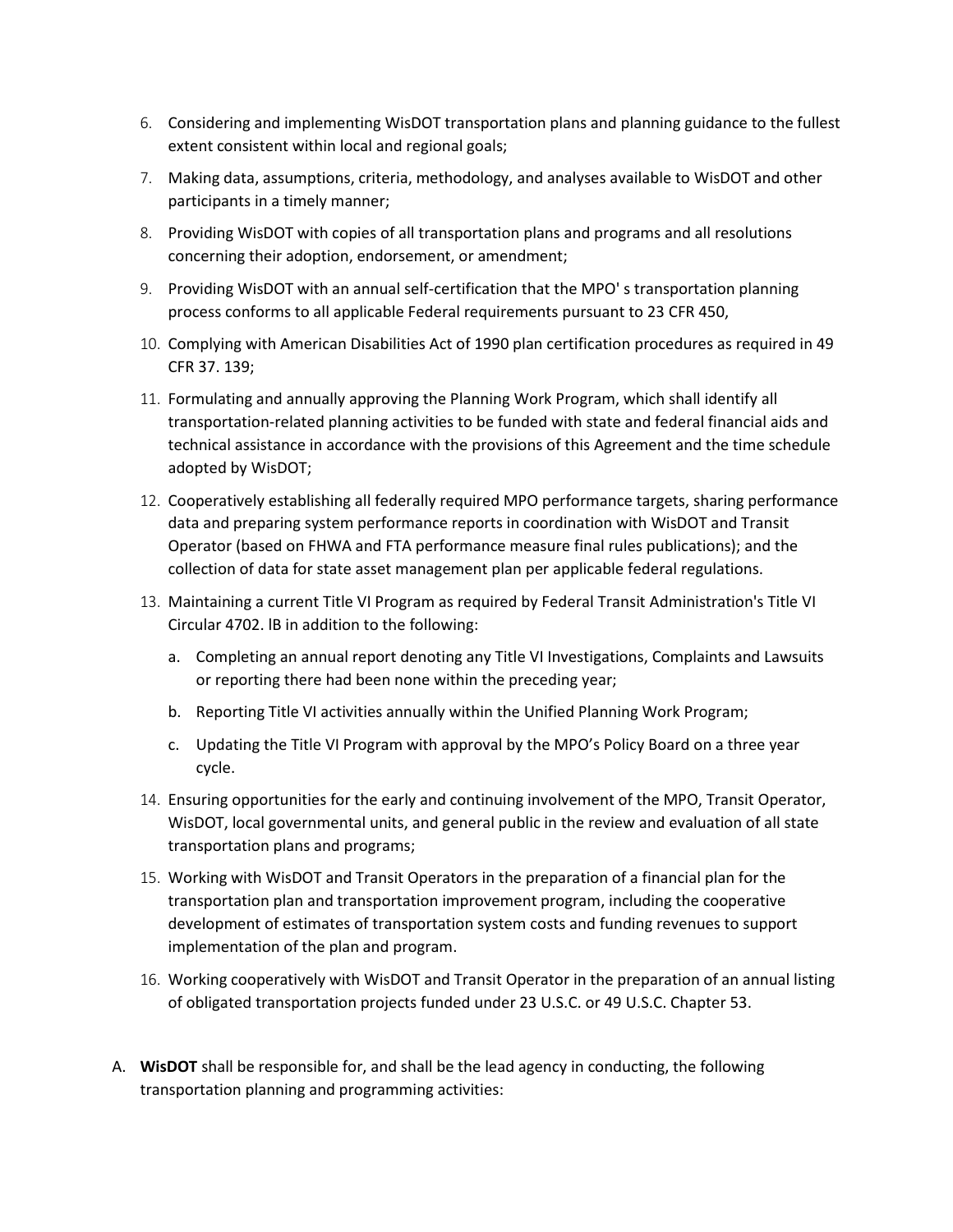- 1. Actively participating in MPO activities to represent the state's interests and ensure awareness and consideration of state transportation plans, programs, projects and policies in MPO decision-making.
- 2. Informing the MPO relative to the availability, or anticipated availability, of State and Federal financial aids and technical assistance for metropolitan transportation planning activities; making all metropolitan planning funds authorized by 23 U.S.C. 104(f) and 49 U.S.C. 5305(d) available to the MPOs in accordance with a formula developed by WisDOT, in consultation with the MPOs, and approved by USDOT;
- 3. Providing information relative to the availability, or anticipated availability, of State and Federal financial aids for metropolitan transportation improvements and services that fall under local programming jurisdiction;
- 4. Providing information relative to the proposed programming of State and Federal financial aids for metropolitan transportation improvements and services, which fall under State jurisdiction;
- 5. Informing the MPO relative to Federal or State statutes, policies, regulations and guidelines, which bare upon metropolitan transportation planning and programming activities and contractual arrangements;
- 6. Developing statewide strategies and guidance for the preparation and scoping of the metropolitan area transportation system plan, improvement program, and Planning Work Program to address Federal and State planning requirements and goals;
- 7. Coordinating the development of the schedule and procedures for annual submittal and interagency review (including but not limited to FHWA and FTA) and approval of the Planning Work Program;
- 8. Providing technical support and data and information collected or maintained by WisDOT that is pertinent to the transportation planning work to be performed by the MPO under this Agreement;
- 9. Coordinate, review and comment on MPO's long-range transportation plan, in a timely manner, for use as a guide in statewide planning and programming activities;
- 10. Approving the MPO TIP on behalf of the Governor;
- 11. Developing the statewide long-range transportation plan and the Statewide Transportation Improvement Program (STIP) in cooperation with MPO, pursuant to the provisions of 23 U.S.C. 135;
- 12. Coordinating and reconciling MPO transportation plans and programs with statewide plans and programs as necessary to ensure connectivity within transportation systems, in cooperation with the MPO;
- 13. Including the metropolitan TIP without change in the STIP, directly or by reference, after approval of the TIP by the MPO and the Governor.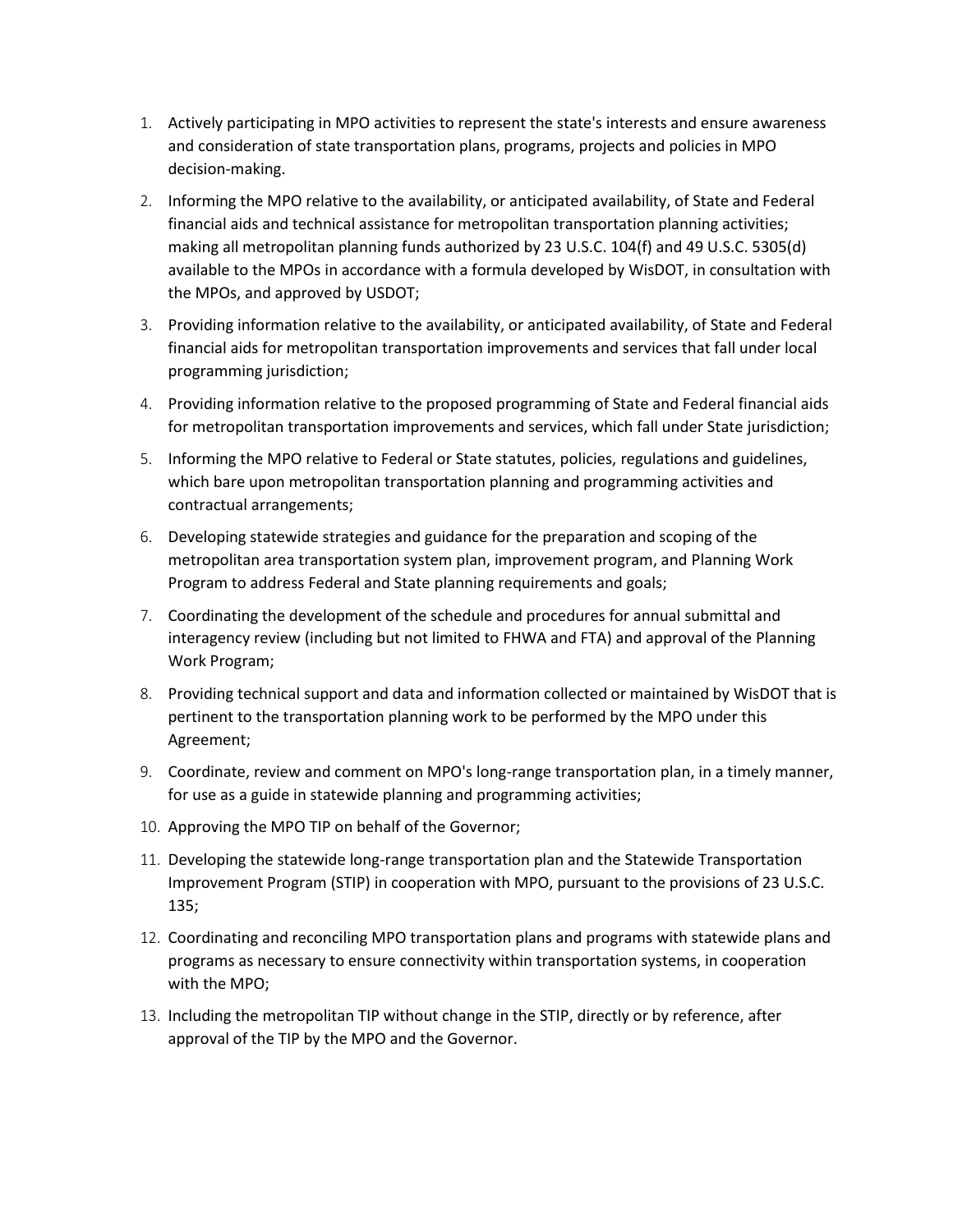- 14. Monitoring the MPO's transportation planning process to ensure compatibility with State and USDOT programs and objectives and to certify compliance with applicable Federal requirements;
- 15. Cooperatively selecting and establishing performance targets, sharing performance data and analysis, supporting monitoring and reporting of system performance in coordination with the MPO and Transit Operators (based on FHWA and FTA performance measure final rules);
- 16. Ensuring opportunities for the early and continuing involvement of the MPO, Transit Operator, WisDOT, local governmental units, and general public in the review and evaluation of all state transportation plans and programs;
- 17. Working with the MPO and Transit Operators in the preparation of a financial plan for the transportation plan and transportation improvement program, including the cooperative development of estimates of transportation system costs and funding revenues to support implementation of the plan and program.
- 18. Working cooperatively with the MPO and Transit Operators in the preparation of an annual listing of obligated transportation projects funded under 23 U.S.C. or 49 U.S.C. Chapter 53.
- B. Each **Transit Operator** shall be responsible for and shall be the lead agency in conducting the following transportation planning and programming activities:
	- 1. Actively participating in MPO activities to represent the public transit interests and ensure awareness and consideration of public transit plans, programs, projects and policies in MPO decision-making.
	- 2. Coordination of short-range (e.g, TIP), mid-range (3-5 year) and long-range transit planning and programming (e.g., Transit Development Plan) with other transportation planning and programming, with cooperation and technical assistance from the MPO;
	- 3. Providing information relative to the proposed programming of Federal, State and local funds for metropolitan transit system improvements and services that fall under the Transit Operator's jurisdiction;
	- 4. Preparing and submitting applications for State and Federal mass transportation capital and operating assistance grants and administering approved grants;
	- 5. Conducting preliminary engineering and final design studies relating to mass transportation capital facilities, including, but not limited to, transit stations, shelters, bus stop signs, garages, maintenance buildings, operator buildings, and rolling stock;
	- 6. Conducting detailed operational planning necessary to establish or modify transit routes, schedules, fares, stop locations, transfer points, vehicle assignments, and other operating procedures in accord with the proposals contained in the TDP;
	- 7. Preparing and updating paratransit service plans m conformance with the Americans with Disabilities Act of 1990;
	- 8. Endorsing the MPO metropolitan area transportation plan in a timely manner, for use as a guide in local transit planning and programming activities;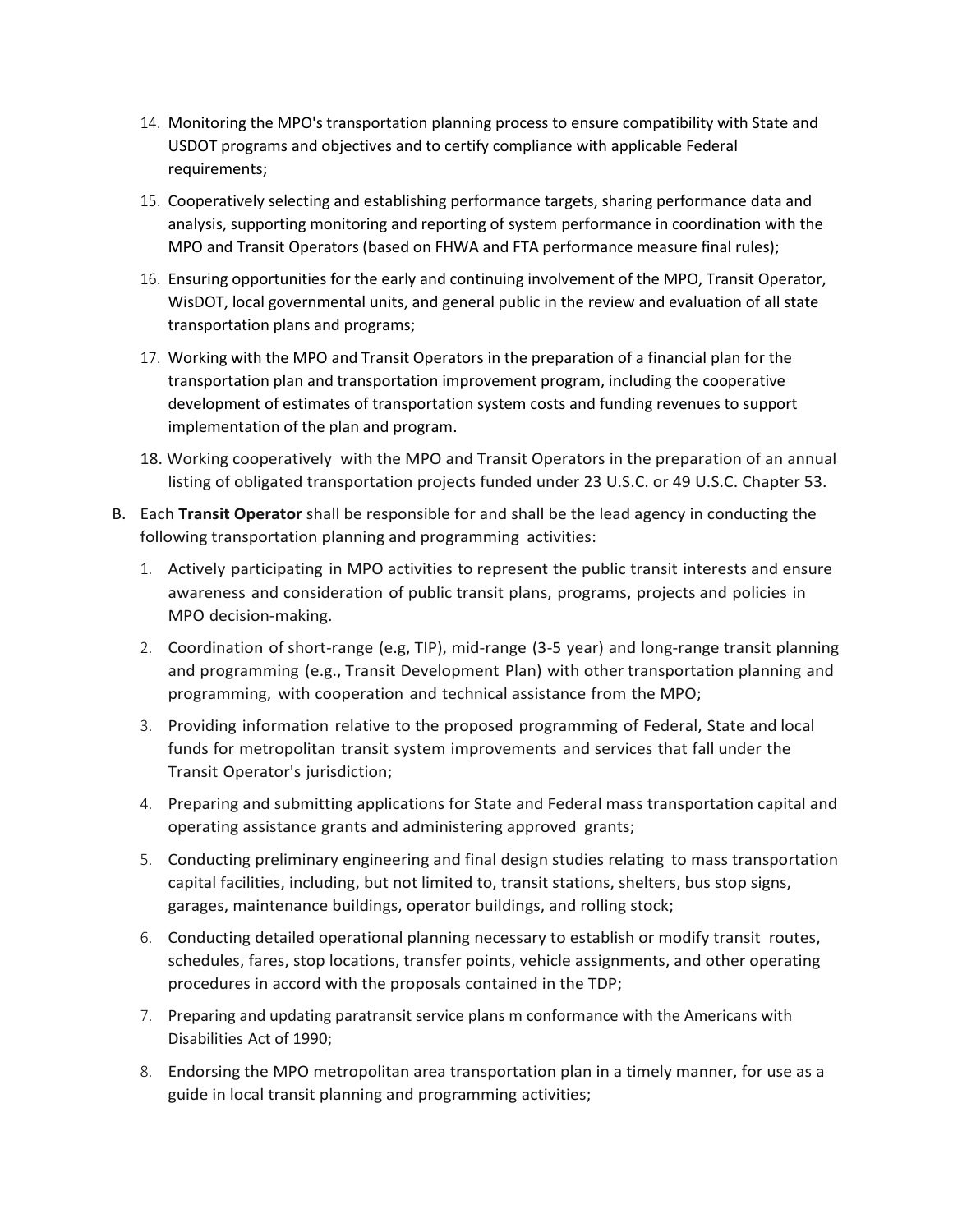- 9. Conducting transit marketing planning, including, but not limited to, the conduct of market surveys, the design of user information materials, and the development of transit promotion programs;
- 10. Conducting transit management planning, including but not limited to, activities related to personnel procedures and training programs, maintenance policies, fare collection and handling procedures, and accounting practices;
- 11. Collecting data to meet the requirements of 49 U.S.C. 5335;
- 12. Collecting data to meet the requirements of Wisconsin Administrative Code Trans 3, 4, and 8;
- 13. Cooperatively selecting and establishing performance targets, sharing performance data and analysis, supporting monitoring and reporting of system performance in coordination with WisDOT and the MPO (based on FHWA and FTA performance measure final rules); and
- 14. Ensuring opportunities for the early and continuing involvement of the MPO, Transit Operator, WisDOT, local governmental units, and general public in the review and evaluation of all state transportation plans and programs.
- 15. Working with the MPO and WisDOT in the preparation of a financial plan for the transportation plan and transportation improvement program, including the cooperative development of estimates of transportation system costs and funding revenues to support implementation of the plan and program.
- 16. Working cooperatively with the MPO and WisDOT in the preparation of an annual listing of obligated transportation projects funded under 23 U.S.C. or 49 U.S.C. Chapter 53.

## **Article** III: **Scope of Work**

- A. The cooperative metropolitan transportation planning process shall be carried out in accordance with a Planning Work Program approved by the MPO, WisDOT and USDOT, in consultation with appropriate transportation providers have entered into the Planning Work Program, including budget and cost allocation. The Planning Work Program will be reviewed, approved and replaced annually. The original and all approved subsequent Planning Work Programs during the terms of this agreement shall be made part of this agreement, and made a part of this Agreement which shall constitute the scope of work to be performed under this Agreement.
- B. The Planning Work Program shall set forth a description of the specific metropolitan transportation planning activities and products to be completed each calendar year, the corresponding staff and budgetary requirements, and the allocation of the total costs between the participating agencies. Responsibility for the following planning activities shall be identified in the Planning Work Program, where applicable: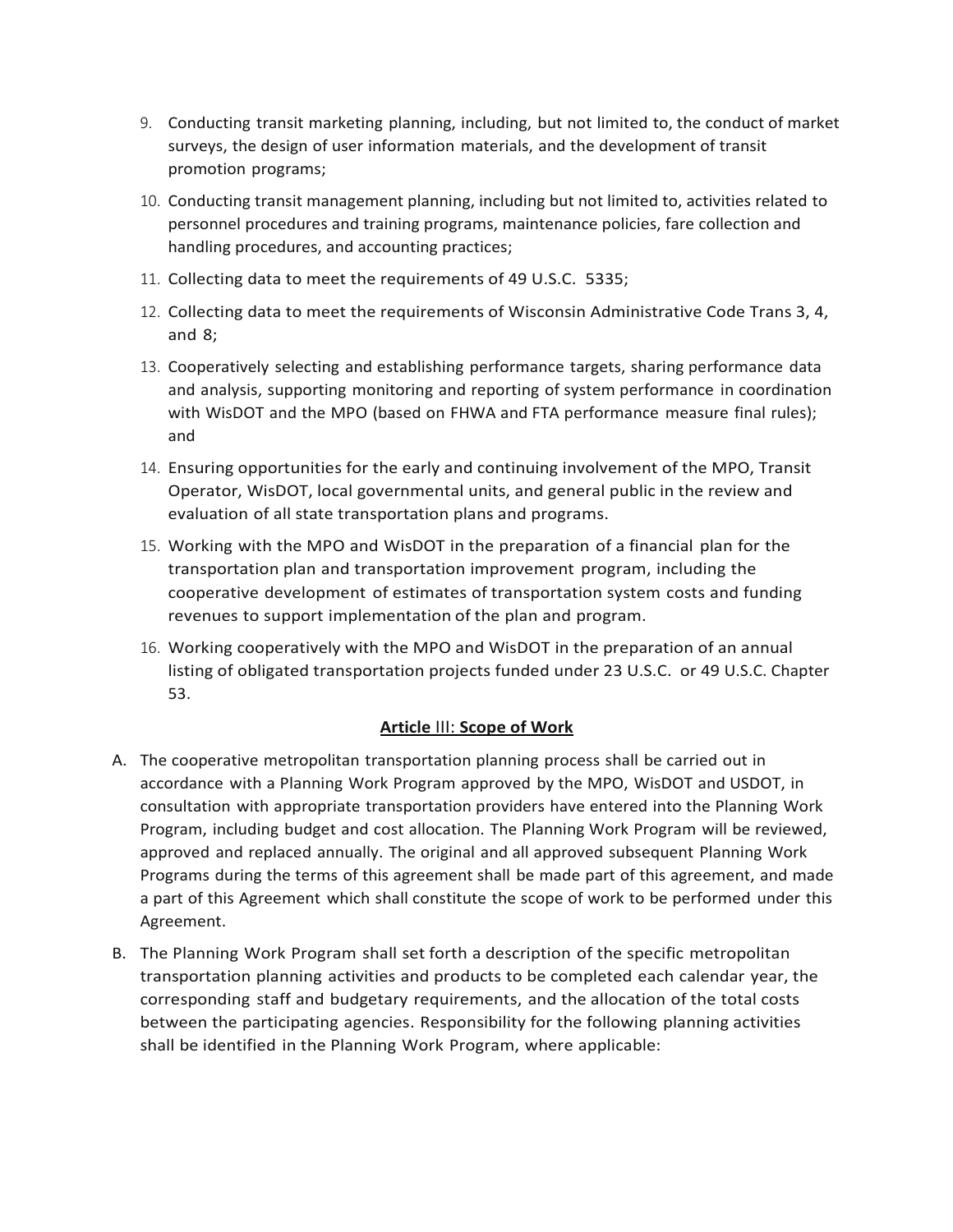- 1. Preparing technical and other reports to assure documentation of the development, refinement and reappraisal of the transportation plan; and
- 2. Conducting detailed corridor or subarea studies to evaluate major transportation investment alternatives and their social, economic and environmental impacts pursuant to 23 CFR 450.
- A. Upon adoption of the Planning Work Program by the MPO and approval by WisDOT and by USDOT funding agencies, WisDOT shall authorize the MPO to proceed with the Planning Work Program in writing, and in accordance with the terms and conditions of such approval.

The Planning Work Program may be amended during the course of the year upon written request of the MPO subject to (1) the written concurrence of WisDOT and USDOT funding agencies and (2) the availability of funding, if applicable.

B. The cooperative metropolitan transportation planning process to be conducted under this agreement and governed by the provisions of 23 CFR 450 shall encompass the Metropolitan Planning Area, as determined by agreement between the Governor and MPO.

# **Article IV: Organization and Administration**

- A. The governing body of the MPO shall appoint and maintain such policy, citizen and/or technical advisory committees as deemed appropriate to effectively carry out the comprehensive metropolitan transportation planning process under this Agreement. WisDOT and the Transit Operator shall be represented on such policy and technical advisory committees.
- B. MPO may enter into such institutional arrangements, service contracts or agency agreements as it deems necessary to carry out the scope of work under this Agreement with the understanding that the MPO shall remain accountable for completion of planning products in accordance with the Planning Work Program. All such contracts, subcontracts, agreements or other written understandings for services shall conform to the appropriate provisions of 2 CFR 200 as supplemented by 23 CFR 420.119 issued by the Federal Highway Administration (FHWA); Federal Transit Administration (FTA) Circular 42201.E and any changes or revisions thereto; and other applicable guidance the FTA, FHWA or USDOT may issue.
- C. When consultants are to be employed in accomplishing work under this Agreement, all parties providing funding or technical support for such work shall have the right to review and advise on basic study methods and procedures and to review and approve subcontracts.
- D. Nothing in this Contract shall be deemed as a waiver of WisDOT's nor the State's sovereign immunity consistent with Wisconsin State law.

## **Article V: Inspection of Work**

WisDOT and USDOT shall, at all times during the effective period of this Agreement, be accorded proper facilities for inspection of the metropolitan transportation planning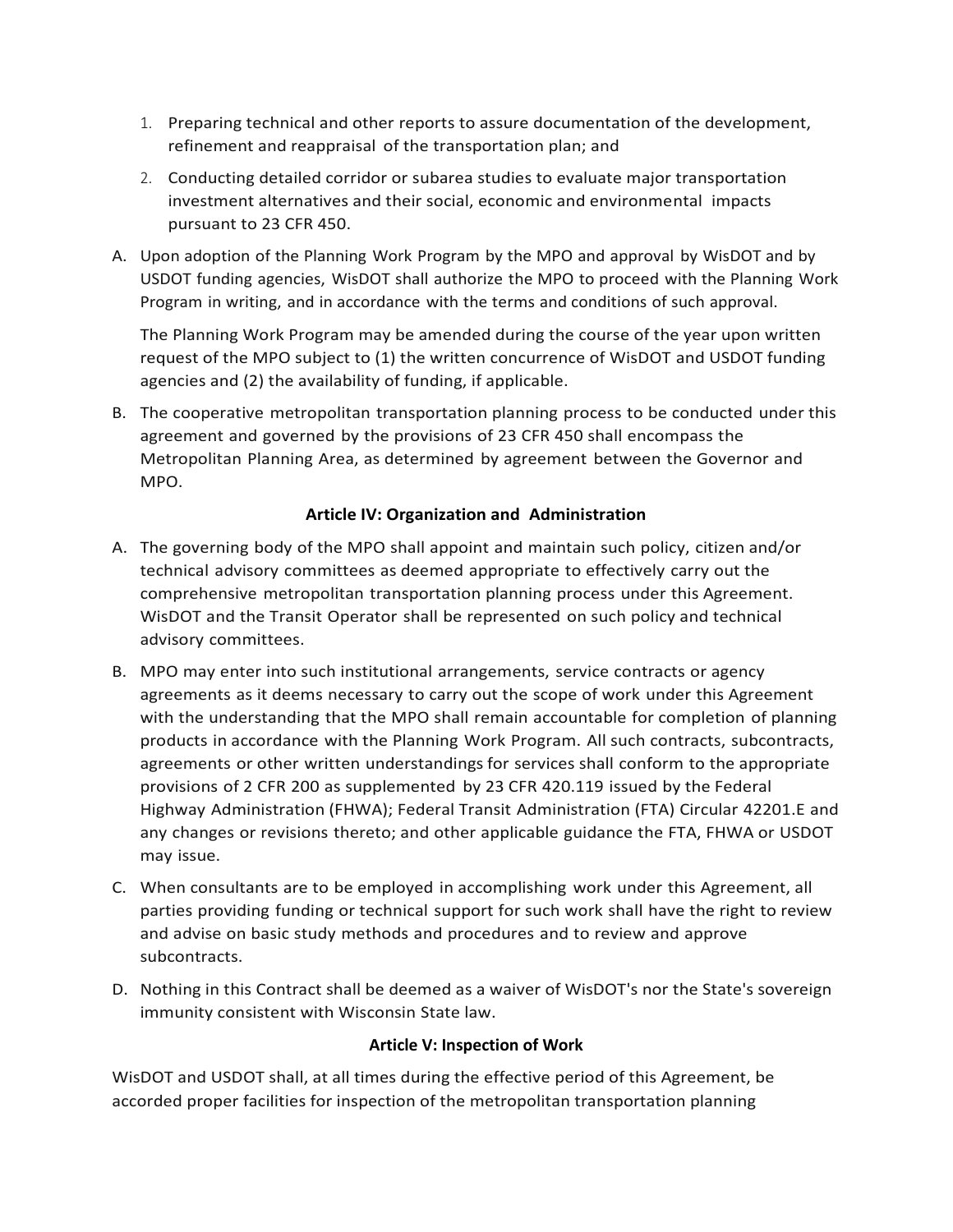work activities and shall, in accordance with Article XI, have access to all data, information, records and documents pertaining to the work under this Agreement.

# **Article VI: Work Product**

- A. WisDOT, the MPO and the Transit Operator shall give each other and applicable USDOT agencies reasonable opportunity to review and comment on their respective reports produced under this Agreement prior to publication of the final report.
- B. All reports and documents published by all parties under this Agreement shall give credit to all other parties and to participating USDOT agencies and include appropriate disclaimer statements regarding representation of USDOT views or policies.
- C. WisDOT and USDOT shall each have the royalty-free nonexclusive and irrevocable right to reproduce, publish, distribute, or otherwise use, and to authorize others to use, the work produced under this Agreement for government purposes.

# **Article VII: Prohibited Interest**

- A. No member, officer or employee of the MPO or any state or local public body during his or her tenure or for one year thereafter may have or acquire any interest whatsoever, direct or indirect, in this Agreement or proceeds thereof or any benefit arising therefrom.
- B. No member of or delegate to the Congress of the United States of America may have or acquire any interest whatsoever, direct or indirect, in this Agreement or proceeds thereof or any benefit arising therefrom.

# **Article VIII: Funding and Payment**

- A. Funding levels and financial responsibilities for the continuing metropolitan transportation planning process shall be negotiated annually in conjunction with the preparation, review and approval of the Planning Work Program, and shall consider such factors as the availability of federal planning monies and state and local matching funds, statewide allocation formulas developed in cooperation with MPOs, and the relative benefits to participating agencies.
- B. Upon adoption of the Planning Work Program by the MPO and approval by WisDOT and by USDOT funding agencies, the Planning Work Program shall be deemed to constitute a part of this Agreement with respect to the scope of work and funding arrangements. Specific terms or conditions governing the financial aspects of the Planning Work Program will be set forth in WisDOT's annual authorization letter.
- C. All costs incurred during the progress of the metropolitan transportation planning work activities under this Agreement shall be shared by the MPO and the other participating agencies on the basis of the cost allocation schedule set forth in the approved Planning Work Program.
- D. WisDOT's share of program costs, together with any USDOT share, which is administered by WisDOT, will be paid to the MPO following the receipt of a properly executed invoice, and a detailed status of expenditures report per WisDOT Unified Planning Work Program Handbook.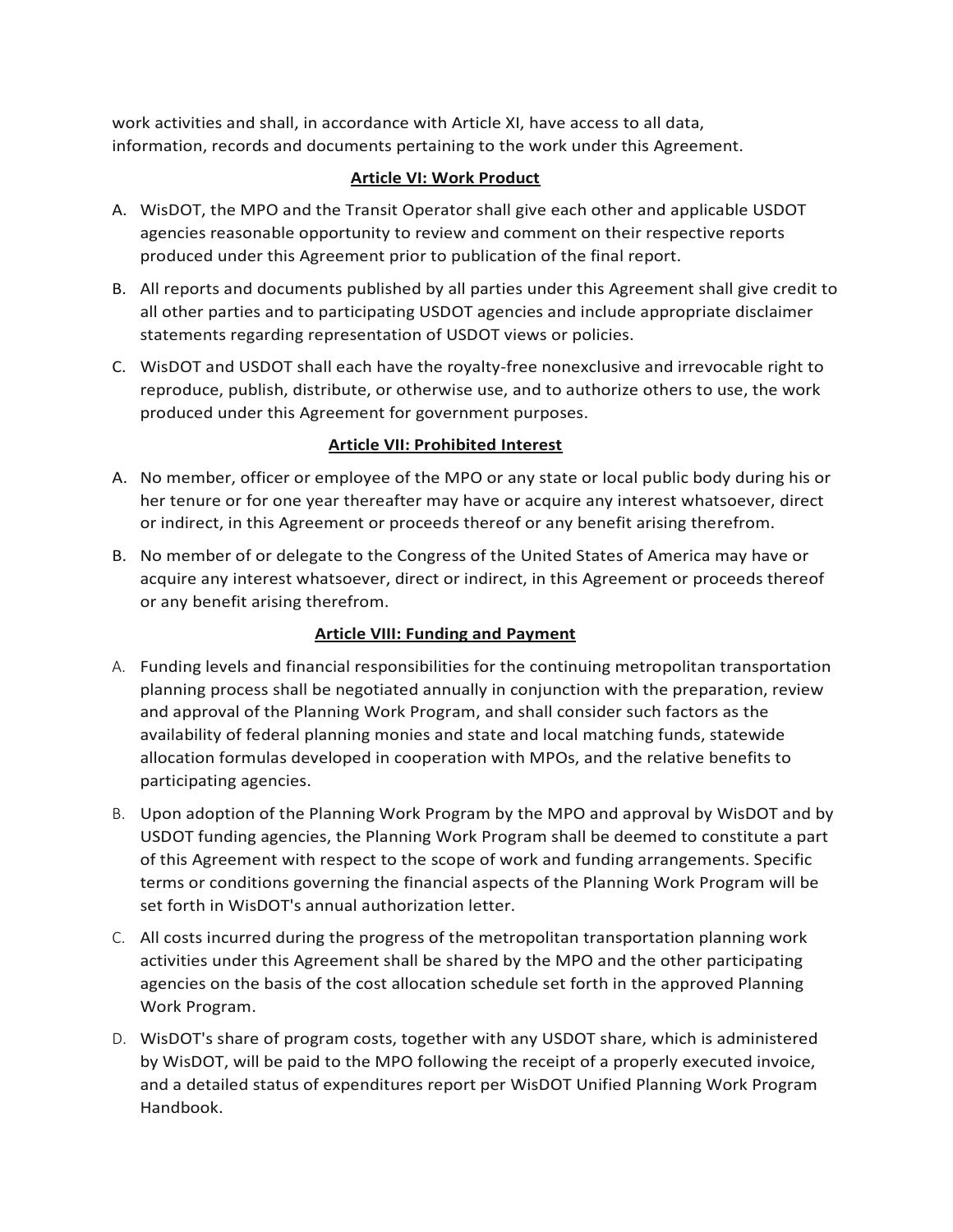- E. Progress reports containing a narrative and financial account of the work accomplished to date shall be furnished by MPO to WisDOT at no greater than a quarterly interval. These reports shall be due 30 days after the end of the first, second and third quarters, and 60 days after the final quarter.
- F. WisDOT may withhold or delay approval of invoices if the MPO fails to submit progress reports or scheduled products in a timely and satisfactory manner. WisDOT shall provide reimbursement to the MPO within 15 business days so as to comply with federal planning requirements for the timely payment for all submitted and approved progress reports, finished products, and invoices.

# **Article IX: Cost Principles**

- A. Allowable Costs. Actual costs incurred by MPO under this Agreement shall be eligible for reimbursement provided the costs are:
	- 1. Verifiable from the MPO's records;
	- 2. Not included as match funds as prescribed by federal law or regulation for any other federally assisted program;
	- 3. Necessary and reasonable for proper and efficient accomplishment of the approved Planning Work Program;
	- 4. In conformance with the standards for allowable costs set forth in 2 CFR 225 (Office of Management and Budget (0MB) Circular A-87, revised) and with applicable guidelines, regulations, or federal Agreement provisions issued by FHWA or FTA.
	- 5. Not paid by the federal government under another assistance agreement unless authorized to be used as match funds under the other federal agreement and the laws and regulations governing such agreement; and
	- 6. Provided for in the approved Planning Work Program.
	- 7. No contributions where costs are not incurred, such as volunteer services or dontated property, may be accepted as the non-federal share.
- B. Indirect Costs. MPO costs charged on an indirect basis shall be supported by an indirect cost allocation plan and indirect cost rate proposal. Such plans shall be submitted with certification to WisDOT and the host agency's cognizant federal agency for approval prior to recovering any indirect costs included under this Agreement.

# **Article X: Property Utilization and Management**

The MPO shall comply with the property management standards as set forth in 2 CFR 200, Subpart D, Property Standards.

## **Article XI: Records and Audits**

A. The MPO shall, for the program of continuing, comprehensive transportation planning and programming activities maintain an accounting system that adequately accounts for all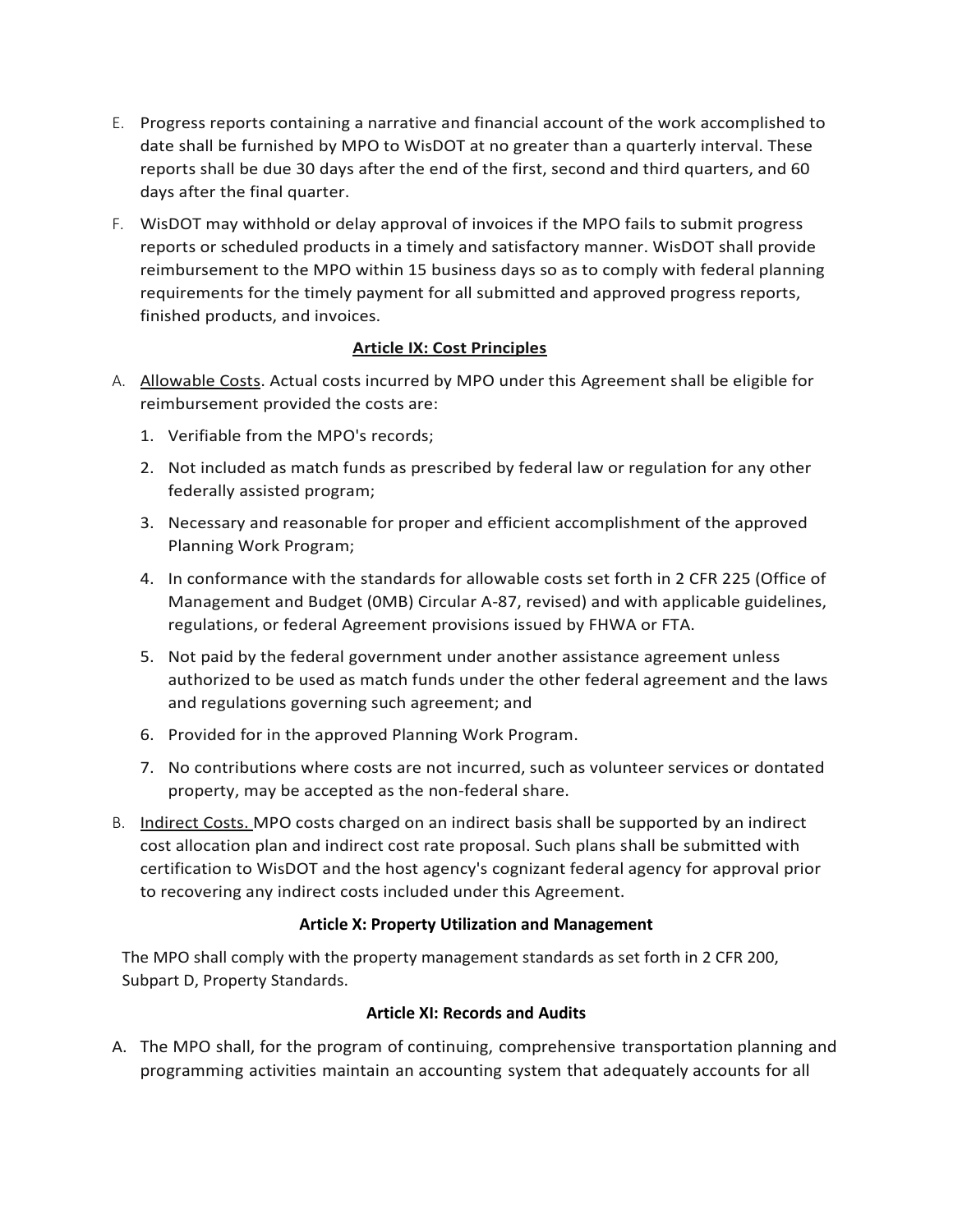funds provided for, accruing to, or otherwise received from the federal, state and local units of government, or any other quasi-public or private source under this Agreement.

- B. All eligible costs, including paid services and expenses contributed by the MPO, shall be charged to the approved Planning Work Program by the MPO and shall be supported by properly executed payrolls, time records, invoices, contracts, or vouchers evidencing in proper detail the nature and propriety of the charges. All accounting records and other evidence pertaining to the costs incurred by the MPO under this Agreement shall be maintained by the MPO and shall be clearly identified and readily accessible. WisDOT and USDOT shall have authority to audit, review, examine copy and transcribe any pertinent data, information, records or documents relating to this Agreement at any reasonable time. The MPO shall retain all records and documents applicable to this Agreement for a period of not less than three (3) years after final payment is made to WisDOT by the federal funding agencies.
- C. The MPO shall have a single, organization-wide financial and compliance audit performed by a qualified, independent auditor if required to do so under federal laws and regulations. (See 2 CFR 200 Subpart F Audit Requirements.). This audit shall be performed in accordance with 2 CFR 200, and state single, organization-wide audit guidelines issued by the Wisconsin Department of Administration (DOA). A copy of the audit shall be furnished to WisDOT.

## **Article XII: Certification Regarding Lobbying**

- A. The MPO certifies, by signing this Agreement, to the best of his or her knowledge and belief, that:
	- 1. No Federal appropriated funds have been paid or will be paid, by or on behalf of the undersigned, to any person for influencing or attempting to influence an officer or employee of any Federal agency, a Member of Congress, an officer or employee of Congress, or an employee of a Member of Congress in connection with the awarding of any Federal contract, the making of any Federal grant, the making of any Federal loan, the entering into of any cooperative agreement, and the extension, continuation, renewal, amendment, or modification of any Federal contract, grant, loan, or cooperative agreement.
	- 2. If any funds other than Federal appropriated funds have been paid or will be paid to any person for influencing or attempting to influence an officer or employee of any Federal agency, a Member of Congress, an officer or employee of Congress, or an employee of a Member of Congress in connection with this Federal contract, grant, loan, or cooperative agreement, the undersigned shall complete and submit Standard Form-LLL, "Disclosure Form to Report Lobbying," in accordance with its instructions.
- B. This certification is a material representation of fact upon which reliance was placed when this transaction was made or entered into. Submission of this certification is a prerequisite for making or entering into this transaction imposed by 31 USC 1352. Any person who fails to file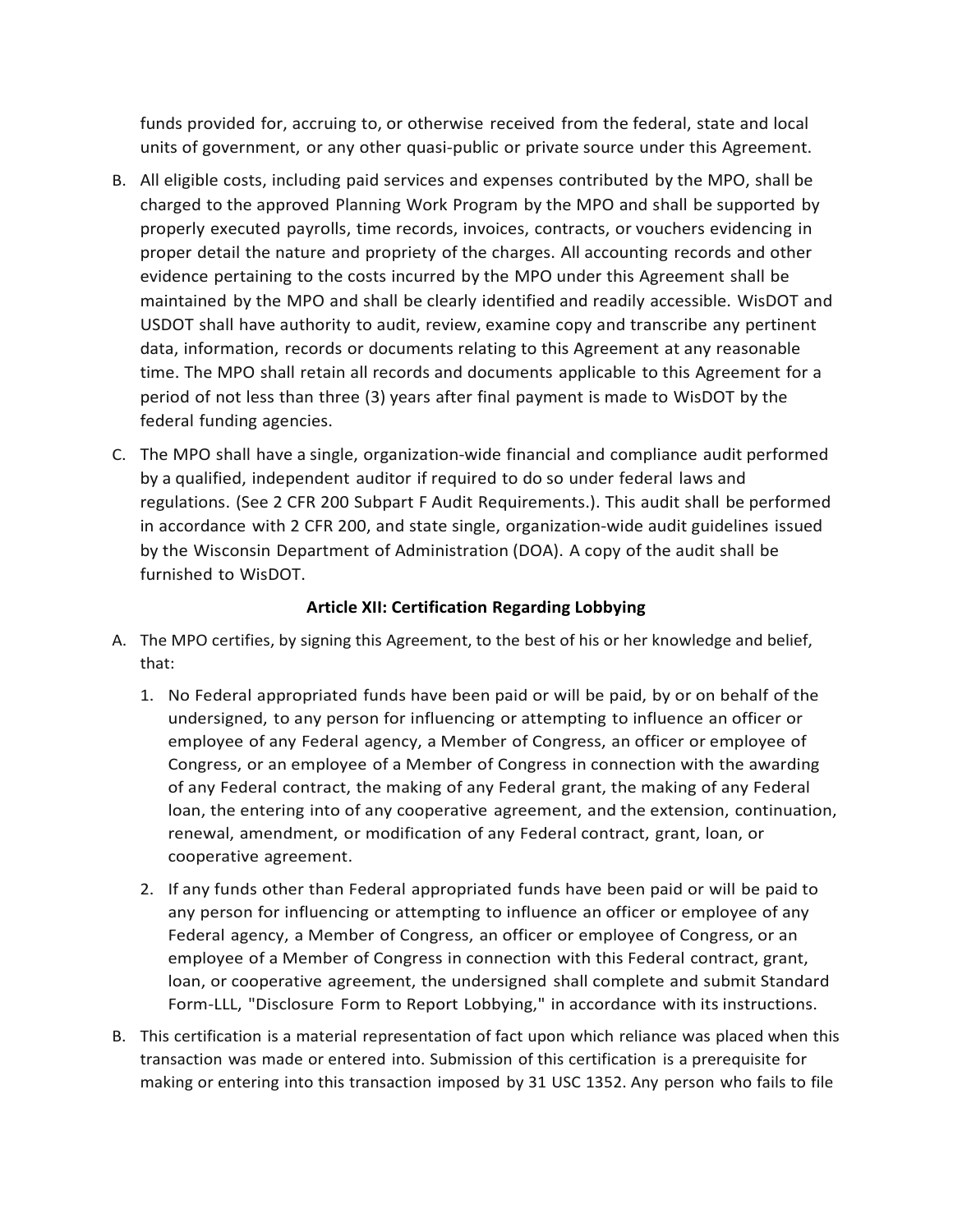the required certification shall be subject to a civil penalty of not less than \$10,000 and not more than \$100,000 for each such failure.

C. The MPO also agrees by signing this Agreement that it shall require that the language of this certification be included in all lower tier subcontracts, which exceed \$100,000 and that all such subrecipients shall certify and disclose accordingly.

# **Article XIII: Effective Date and Duration of Agreement**

- A. This Agreement shall become effective upon execution by WisDOT, the MPO, and the Transit Operator and shall remain in force until terminated under provisions of Article XIV, or until superseded by a new agreement.
- B. This Agreement may be amended from time-to-time as facts or circumstances warrant or as may be required by 0MB and/or state laws, administrative regulations, departmental orders, or guidelines having the full force and effect of law.
- C. This Agreement supersedes any previous cooperative agreement for metropolitan transportation planning.

# **Article XIV: General Provisions**

- A. Choice of Law. This Agreement shall be interpreted in accordance with the statutes and laws of the United States of America and the State of Wisconsin.
- B. Entire Agreement. This Agreement together with those documents referred to herein contain the entire agreement of the parties and supersedes any and all prior COOPERATIVE AGREEMENT FOR CONTINUING TRANSPORTATION PLANNING agreements and draft agreements, or oral understandings between the parties.
- C. The State of Wisconsin may cancel this and any related contract in whole or in part, and without penalty due to nonappropriation of funds or for failure of the MPO and Transit Operators to comply with terms, conditions, and specifications of this contract by notice required in Article XV.
- D. Severability. If any provision of this Agreement or the application of this agreement is held invalid, the enforceability of all other provisions shall not be impaired.

# **Article XV: Termination Of Agreement**

WisDOT, the MPO or the Transit Operator may terminate this Agreement by giving sixty (60) days written notice of such termination to the other parties. In the event of termination, the MPO will be entitled to receive just and equitable compensation for any satisfactory work completed under this Agreement to the effective date of such termination.

IN WITNESS WHEREOF, the parties have hereto caused this Agreement to be executed by their proper officers and representatives.